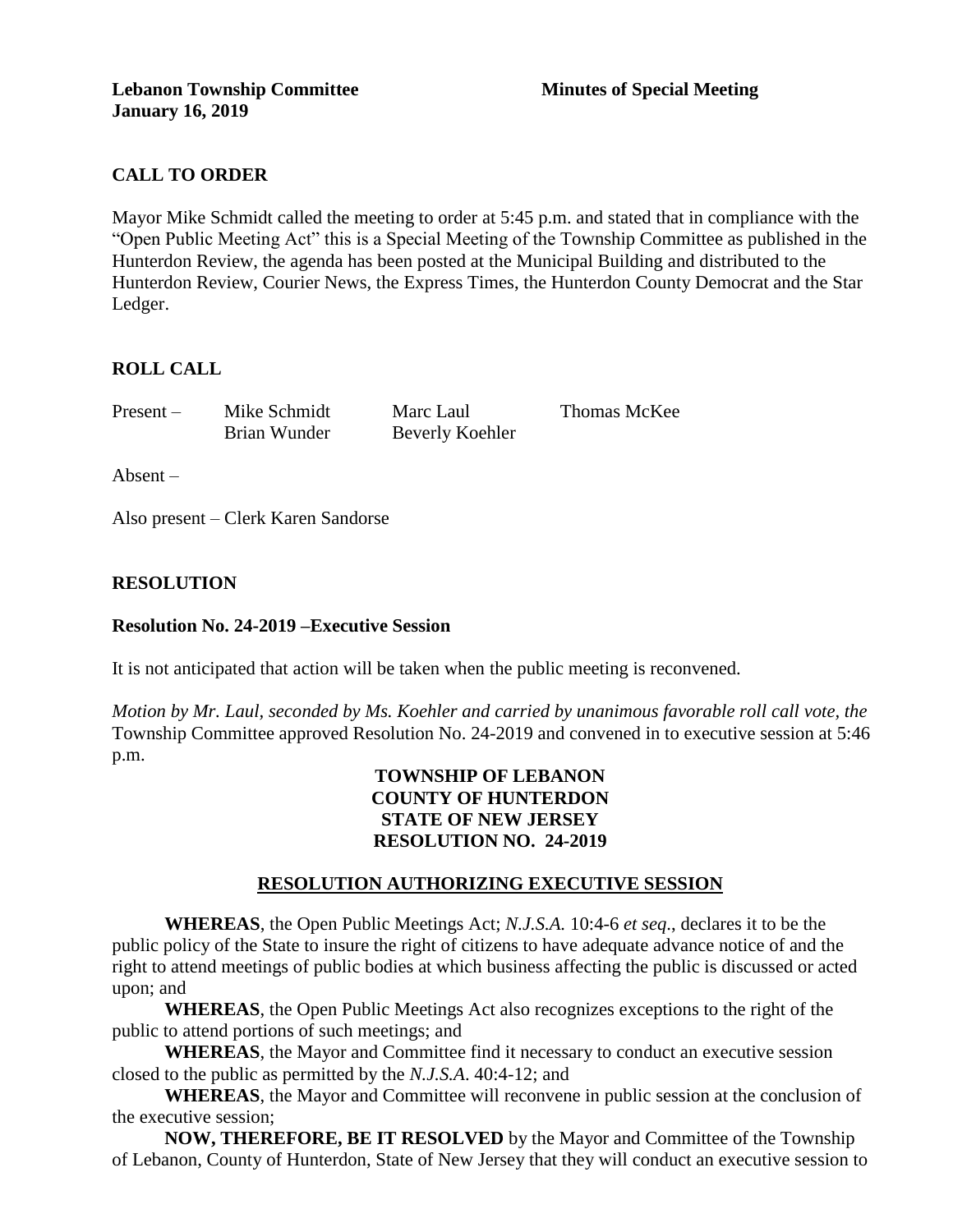LTCM 01/16/2019 Page 2 of 3

discuss the following topic(s) as permitted by *N.J.S.A*. 40:4-12:

\_\_\_\_\_\_A matter which Federal Law, State Statute or Rule of Court requires be kept confidential or excluded from discussion in public (Provision relied upon:

\_\_\_\_\_\_\_\_\_\_\_\_\_\_\_\_\_\_\_\_\_\_\_\_\_\_\_\_\_\_\_\_\_\_\_\_\_\_\_\_\_\_\_\_\_\_\_\_\_\_\_\_); \_\_\_\_\_\_A matter where the release of information would impair a right to receive funds from the federal government;

\_\_\_\_\_\_A matter whose disclosure would constitute an unwarranted invasion of individual privacy;

\_\_\_\_\_\_A collective bargaining agreement, or the terms and conditions thereof (Specify contract: \_\_\_\_\_ \_\_\_\_\_\_\_\_\_\_\_\_\_\_\_\_\_\_\_\_\_\_\_\_\_\_\_\_\_\_\_\_\_\_\_\_\_\_);

\_\_\_\_\_\_A matter involving the purpose, lease or acquisition of real property with public funds, the setting of bank rates or investment of public funds where it could adversely affect the public interest if discussion of such matters were disclosed; Real Estate Acquisitions

Tactics and techniques utilized in protecting the safety and property of the public provided that their disclosure could impair such protection;

\_\_\_\_\_\_Investigations of violations or possible violations of the law;

Pending or anticipated litigation or contract negotiation in which the public body is or may become a party; (The general nature of the litigation or contract negotiations is: \_\_\_\_\_\_\_ Professional Service Contracts\_\_\_\_\_\_. The public disclosure of such information at this time would have a potentially negative impact on the municipality's position in the litigation or negotiation; therefore this information will be withheld until such time as the matter is concluded or the potential for negative impact no longer exists.)

Matters falling within the attorney-client privilege, to the extent that confidentiality is required in order for the attorney to exercise his or her ethical duties as a lawyer; (The general nature of the matter is:

OR the public disclosure of such information at this time would have a potentially negative impact on the municipality's position with respect to the matter being discussed; therefore this information will be withheld until such time as the matter is concluded or the potential for negative impact no longer exists.*)*;

\_\_X**\_\_**Matters involving the employment, appointment, termination of employment, terms and conditions of employment, evaluation of the performance, promotion or disciplining of any specific prospective or current public officer or employee of the public body, where all individual employees or appointees whose rights could be adversely affected have not requested in writing that the matter(s) be discussed at a public meeting; (The employee(s) and/or general nature of discussion is: **Interview for Museum Employee Position** Union Contract\_\_\_\_\_\_\_\_\_ the public disclosure of such information at this time would violate the employee(s) privacy rights; therefore this information will be withheld until such time as the matter is concluded or the threat to privacy rights no longer exists.;

\_\_\_\_\_\_Deliberation occurring after a public hearing that may result in the imposition of a specific civil penalty or loss of a license or permit;

**BE IT FURTHER RESOLVED** that the Mayor and Committee hereby declare that their discussion of the subject(s) identified above may be made public at a time when the Township Attorney advises them that the disclosure of the discussion will not detrimentally affect any right, interest or duty of the Township or any other entity with respect to said discussion.

BE IT FURTHER RESOLVED that the Mayor and Committee, for the reasons set forth above, hereby declare that the public is excluded from the portion of the meeting during which the above discussion shall take place.

The Township Committee reconvened the Public Meeting at 6:10 p.m. No action was taken.